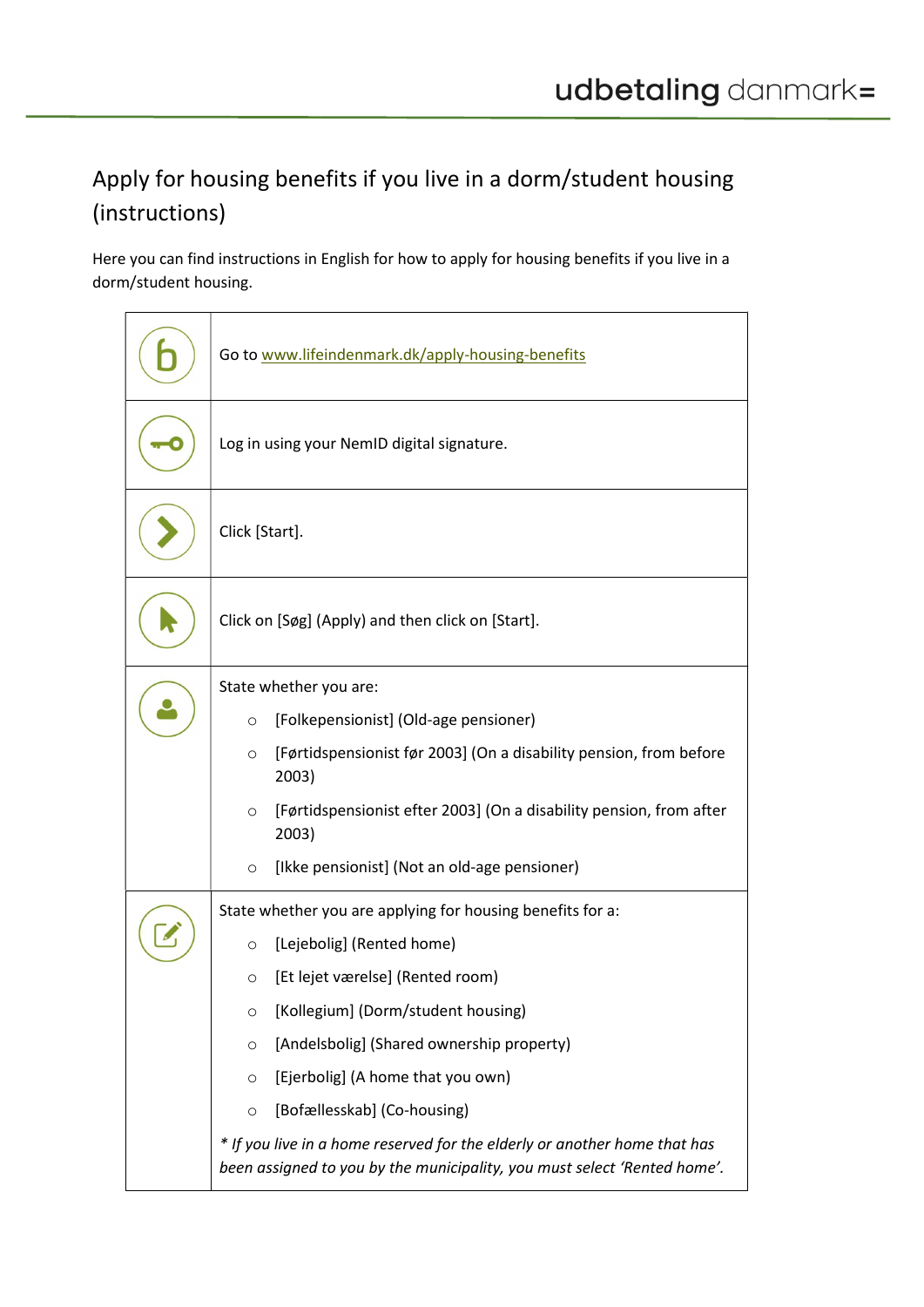| Please note that the following instructions are for applying for housing<br>benefits if you live in a dorm/student housing.                                                                                                                                                                                                                                                                                                          |
|--------------------------------------------------------------------------------------------------------------------------------------------------------------------------------------------------------------------------------------------------------------------------------------------------------------------------------------------------------------------------------------------------------------------------------------|
| State whether you have your own kitchen or kitchenette:                                                                                                                                                                                                                                                                                                                                                                              |
| [Korrekt] (Correct)<br>O                                                                                                                                                                                                                                                                                                                                                                                                             |
| [Ikke korrekt] (False)<br>$\circ$                                                                                                                                                                                                                                                                                                                                                                                                    |
| If you answered 'Correct', you must state whether the address for which<br>you are applying for housing benefits is or will become your permanent<br>home. Choose between:                                                                                                                                                                                                                                                           |
| [Korrekt] (Correct)<br>$\circ$                                                                                                                                                                                                                                                                                                                                                                                                       |
| [Ikke korrekt] (False)<br>$\circ$                                                                                                                                                                                                                                                                                                                                                                                                    |
| *In order to receive housing benefits, you must have a permanent address<br>in Denmark meaning you have to stay at the residence for more than half<br>the time of your tenancy. If you live somewhere else for six months within a<br>year (for example, abroad, in another home, or in prison) then you are not<br>entitled to receive housing benefits. This applies from the date where your<br>stay outside of the home begins. |
| If you answered 'Correct', you must click [Ja, start ansøgning] (Yes, start<br>application) to apply for housing benefits.                                                                                                                                                                                                                                                                                                           |
| Under 'Basisoplysninger' (Basic information), you can see the information<br>that has been retrieved on your home.                                                                                                                                                                                                                                                                                                                   |
| Under 'Har du boet i boligen mere end en måned?', you must state<br>whether you have lived in the home for more than one month. Choose<br>between:                                                                                                                                                                                                                                                                                   |
| $[Ja]$ (Yes)<br>$\circ$                                                                                                                                                                                                                                                                                                                                                                                                              |
| [Nej] (No)<br>$\circ$                                                                                                                                                                                                                                                                                                                                                                                                                |
| If your answer is no, then under 'Hvilken dato flytter/flyttede du ind?' you<br>must state what date you are moving/moved in.                                                                                                                                                                                                                                                                                                        |
| Under 'Hvilken indflytningsdato står der i din lejekontrakt?', you must<br>state what moving in date is listed in your rental contract.                                                                                                                                                                                                                                                                                              |
| If your answer is yes, then under 'Ønsker du at søge boligstøtte fra en<br>senere dato?' you must state whether you want to apply for housing<br>benefits from a later date than the date listed in the field. Choose<br>between:                                                                                                                                                                                                    |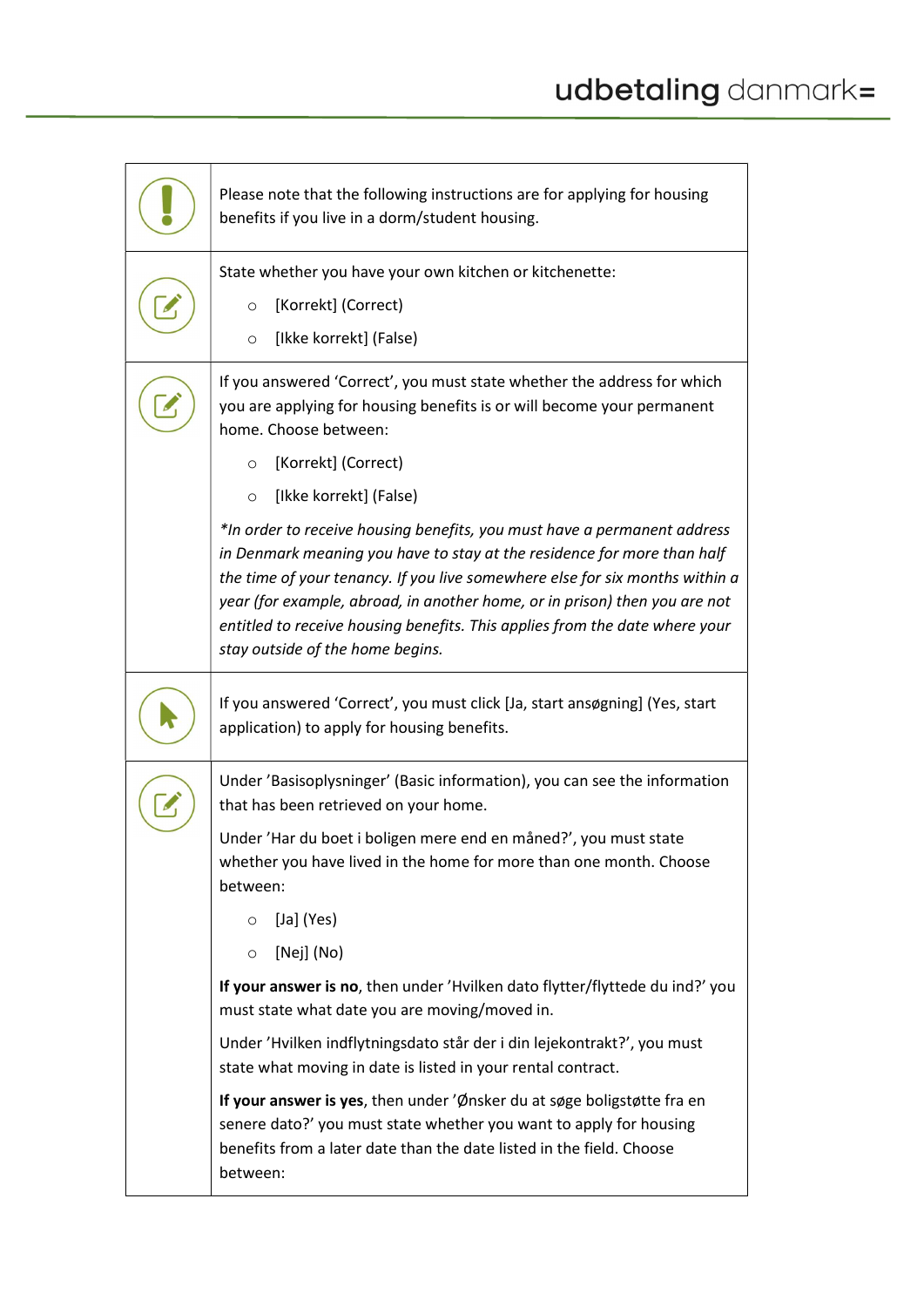| [Ja] $(Yes)$<br>$\circ$                                                                                                                                                |
|------------------------------------------------------------------------------------------------------------------------------------------------------------------------|
| [Nej] (No)<br>$\circ$                                                                                                                                                  |
| If your answer is yes, then you must state the date from which you want<br>to apply for housing benefits under 'Hvornår vil du søge om boligstøtte<br>fra?'.           |
| Under 'Hvad er dit telefonnummer?' you can write your phone number so<br>that Udbetaling Danmark can contact you if they have questions regarding<br>your application. |
| Click [Næste] (Next).                                                                                                                                                  |
| Under 'Beboere' (Residents), you must answer [Ja] (Yes) or [Nej] (No) to<br>the following if it has not already been filled out:                                       |
| 'Er du pensionist?' (Are you an old-age pensioner?)<br>$\circ$                                                                                                         |
| If your answer is yes, you must respond to 'Hvilken type<br>pensionist er du? (What kind of pensioner are you?)                                                        |
| 'Modtager du døgnhjælp?' (Are you receiving 24-hour care?)<br>$\circ$                                                                                                  |
| 'Bruger du pladskrævende hjælpemidler?' (Are you using aids that<br>$\circ$<br>take up a lot of space?)                                                                |
| If your answer is yes, you must respond to 'Bor du i en ældre- eller<br>plejebolig?' (Are you living in a home reserved for the elderly or a<br>nursing home)          |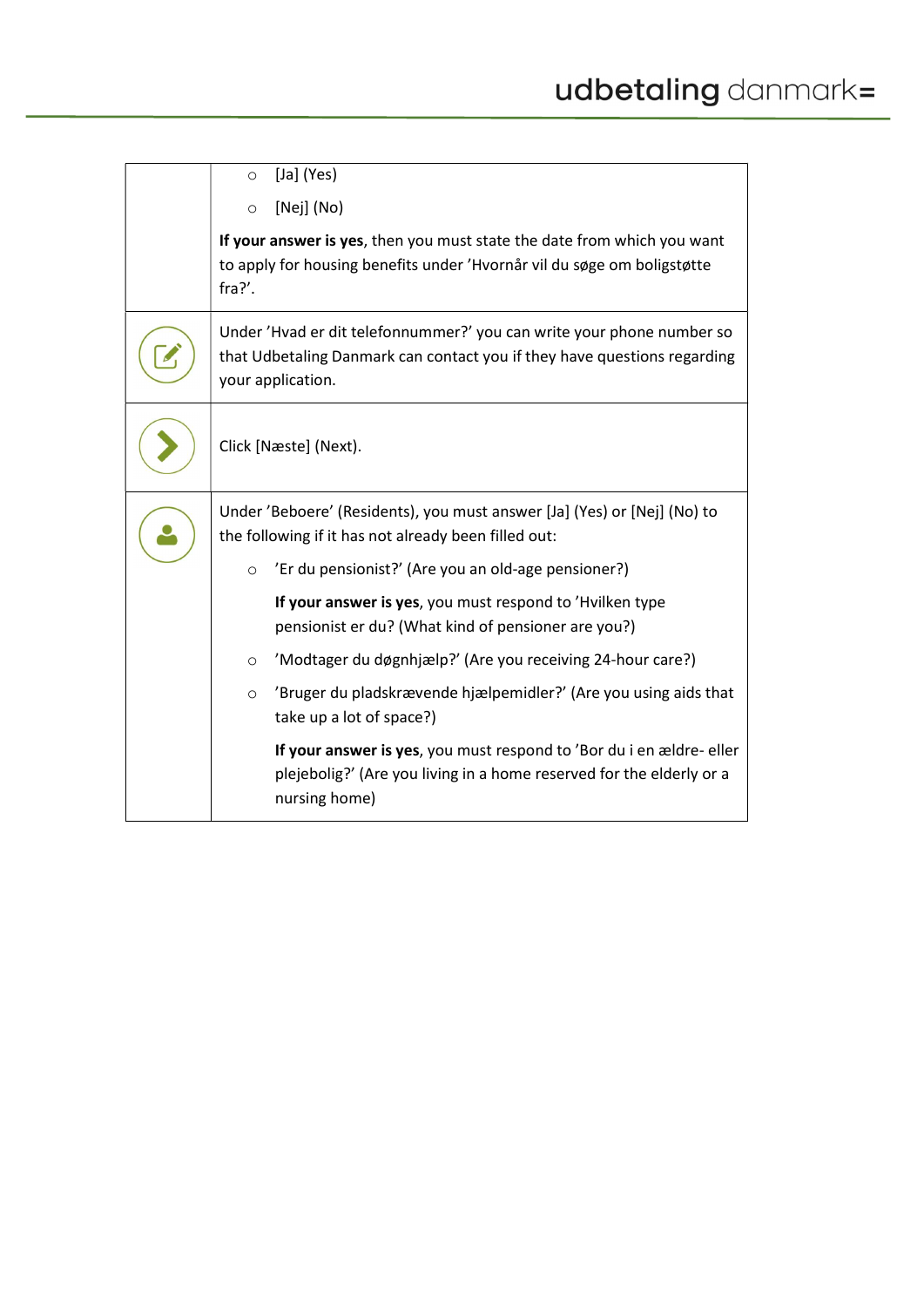| Under 'Hvem bor i boligen ud over dig?' (Who is living in the home besides<br>yourself?) you must add the people, including children, who live in the<br>home besides yourself.  |  |
|----------------------------------------------------------------------------------------------------------------------------------------------------------------------------------|--|
| If you add a person from the list, you must answer [Ja] (Yes) or [Nej] (No)<br>to:                                                                                               |  |
| 'Modtager <personens navn=""> døgnhjælp?' (Is <the name="" of="" the<br=""><math>\circ</math><br/>person&gt; receiving 24-hour care?)</the></personens>                          |  |
| 'Bruger <personens navn=""> pladskrævende hjælpemidler?' (Is <the<br><math>\circ</math><br/>name of the person&gt; using aids that take up a lot of space?)</the<br></personens> |  |
| 'Har [personens navn] NemID?' (Does <the name="" of="" person="" the=""><br/><math>\circ</math><br/>have NemID?)</the>                                                           |  |
| You must add the people who are not on the list yourself. You can do so by<br>clicking [Tilføj ny person] (Add new person) and stating the person's:                             |  |
| 'Navn' (Name)<br>$\circ$                                                                                                                                                         |  |
| 'CPR-nummer' (Civil registration number)<br>$\circ$                                                                                                                              |  |
| In addition, you must state whether the person:                                                                                                                                  |  |
| 'Bor sammen med mig' (Lives together with me) or<br>$\circ$                                                                                                                      |  |
| 'Lejer sig ind på et værelse' (Is renting a room)<br>$\circ$                                                                                                                     |  |
| Click [Næste] (Next).                                                                                                                                                            |  |
| Under 'Boligen' you must state the following if it has not already been<br>stated:                                                                                               |  |
| 'Hvor stor er din bolig?' (How large is your home?)<br>O                                                                                                                         |  |
| 'Hvor mange værelser har boligen?' (How many rooms does the<br>$\circ$<br>home have?)                                                                                            |  |
| 'Hvad betaler du i husleje om måneden uden forbrug?' (What is<br>$\circ$<br>your monthly rent, excluding utilities?)                                                             |  |
| 'Er der varslet ændringer i din husleje?' (Have you been given<br>$\circ$<br>notice of changes to your rent?) - answer [Ja] (Yes) or [Nej](No)                                   |  |
| If your answer is yes, you must respond to:                                                                                                                                      |  |
| 'Hvor meget skal du betale i husleje efter ændringen?' (From what<br>date does the new rent take effect?)                                                                        |  |
| 'Hvilken dato gælder den nye husleje fra?' (From what date does<br>the new rent take effect?)                                                                                    |  |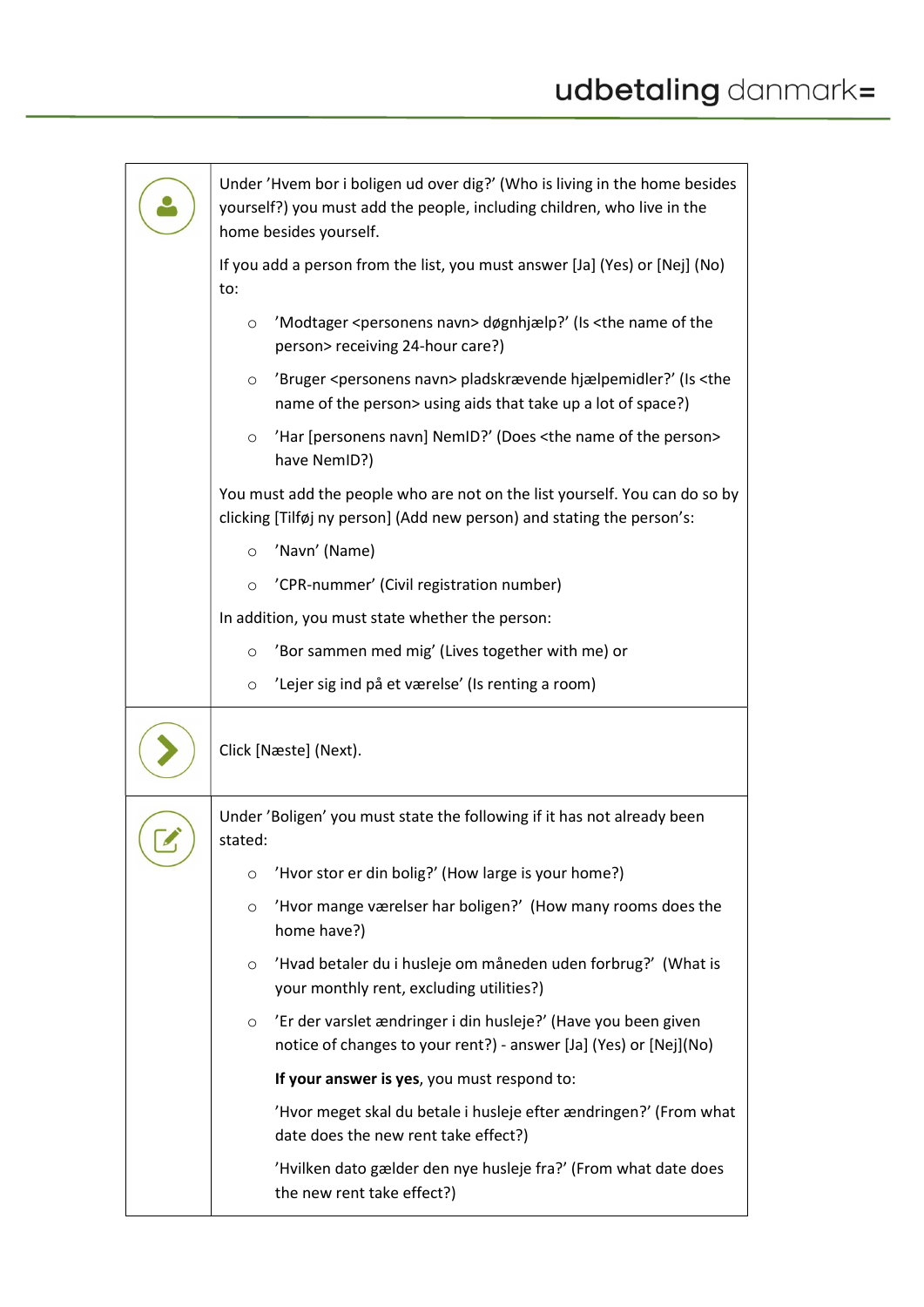| 'Betaler du a conto varme til din udlejer?' (Are you paying on-<br>$\circ$<br>account heating to your landlord?) - answer [Ja] (Yes) or [Nej]<br>(No).                                                                                                                                                                                                                         |
|--------------------------------------------------------------------------------------------------------------------------------------------------------------------------------------------------------------------------------------------------------------------------------------------------------------------------------------------------------------------------------|
| If your answer is no, you must respond to:                                                                                                                                                                                                                                                                                                                                     |
| 'Betaler du for varme direkte til et varmeselskab?' (Are you paying<br>a utility company directly for heating?) - answer [Ja] (Yes) or [Nej]<br>(No)                                                                                                                                                                                                                           |
| 'Vedhæft din lejekontrakt' (Attach your rental contract)<br>$\circ$                                                                                                                                                                                                                                                                                                            |
| You do so by clicking [Tilføj billede eller dokument] (Add image or<br>document) *                                                                                                                                                                                                                                                                                             |
| 'Bruges en del af boligens værelser til erhverv?' (Are some of the<br>$\circ$<br>rooms in the home used for commercial purposes?) - answer [Ja]<br>(Yes) or [Nej] (No)                                                                                                                                                                                                         |
| If your answer is yes, you must respond to:                                                                                                                                                                                                                                                                                                                                    |
| 'Hvor mange værelser bruges til erhverv?' (How many rooms are<br>used for commercial purposes?)                                                                                                                                                                                                                                                                                |
| * Please send us documentation for what you pay in rent. For example, this<br>could be a copy of your rental contract. If you do not have a rental<br>contract, it can be the latest statement from betalingsservice or a letter<br>from your landlord clearly indicating what your rent is (excluding utilities).<br>It must be stated which address you are paying rent for. |
| Click [Næste] (Next).                                                                                                                                                                                                                                                                                                                                                          |
| Under 'Indkomst' (Income), you must state what you expect your income<br>to be in the future. If some of the fields are already filled in, this<br>information has been retrieved from the Danish Tax Agency. Correct the<br>figures if they do not match the income you are expecting to receive in the<br>future.                                                            |
| Under 'Indkomst' (Income), you must state:                                                                                                                                                                                                                                                                                                                                     |
| 'Løn pr. måned. Før skat, efter AM-bidrag, inkl. feriepenge.' (Salary<br>$\circ$<br>per month, before tax, after the AM contribution, including<br>holiday pay.)                                                                                                                                                                                                               |
| 'Feriepenge pr. måned. Før skat.' (Holiday pay per month, before<br>$\circ$<br>tax.)                                                                                                                                                                                                                                                                                           |
| 'Dagpenge pr. måned. Før skat, efter ATP-bidrag.' (Unemployment<br>$\circ$                                                                                                                                                                                                                                                                                                     |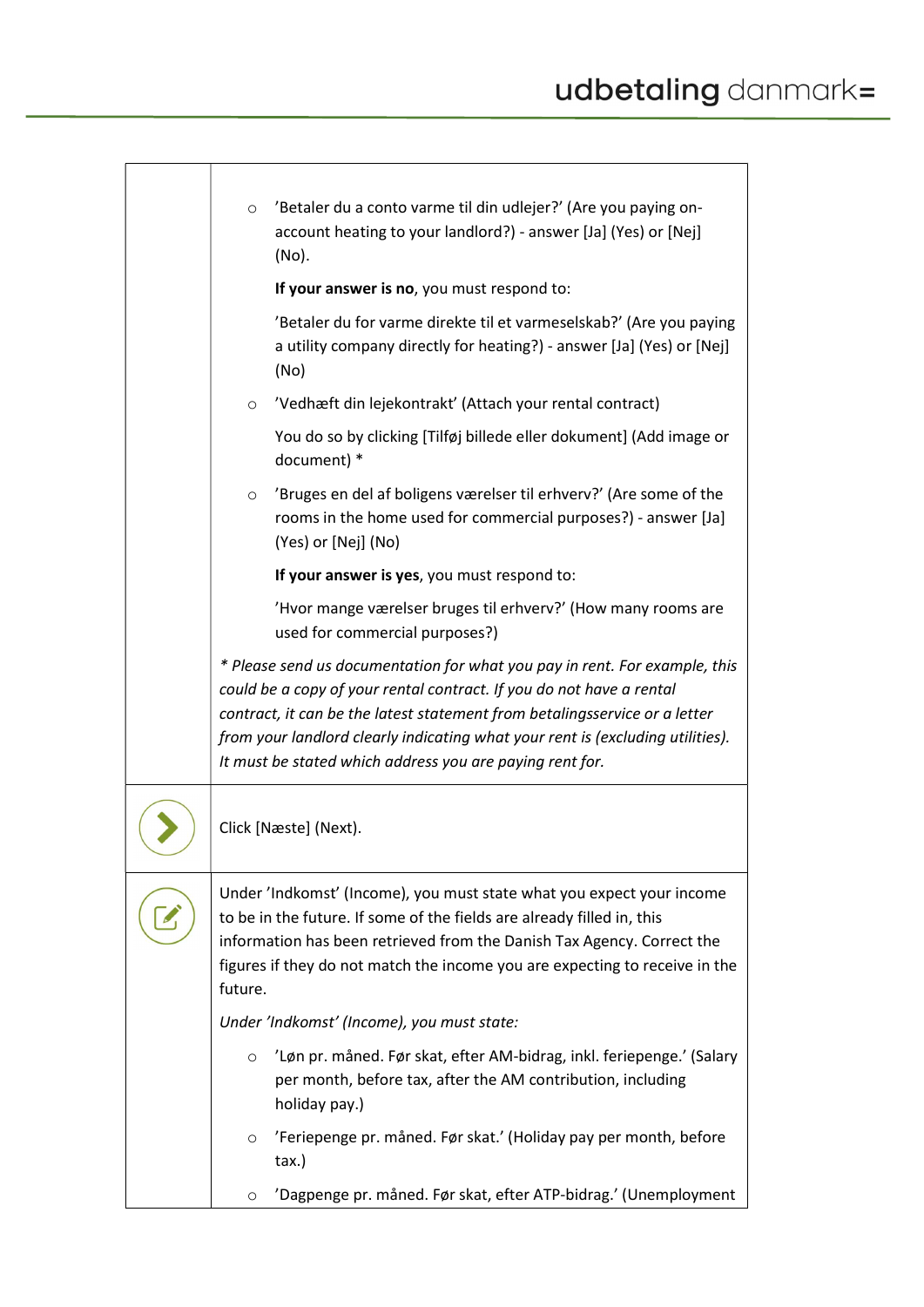|                                                   | insurance per month, before tax, after ATP contributions.)                                                                                                                                                                                                    |
|---------------------------------------------------|---------------------------------------------------------------------------------------------------------------------------------------------------------------------------------------------------------------------------------------------------------------|
|                                                   | 'Kontanthjælp pr. måned. Før skat, efter ATP-bidrag.' (Cash<br>benefits per month, before tax, after ATP contributions.)                                                                                                                                      |
| month, before tax, including other scholarships.) | 'SU pr. måned. Før skat, inkl. andre legater.' (State study grant per                                                                                                                                                                                         |
| supplements.)                                     | 'Folke- og førtidspension pr. måned. Før skat, efter ATP-bidrag,<br>uden skattefrie tillæg.' (State pension and disability pension per<br>month, before tax, after ATP contributions, without tax-free                                                        |
| $\circ$<br>month, before tax.)                    | 'ATP som indkomst pr. måned. Før skat.' (ATP as income per                                                                                                                                                                                                    |
|                                                   | 'Anden pension pr. måned. Før skat, efter ATP-bidrag.' (Other<br>pensions per month, before tax, after ATP contributions.)                                                                                                                                    |
|                                                   | 'Efterløn pr. måned. Før skat, efter ATP-bidrag.' (Early retirement<br>pension per month, before tax, after ATP contributions.)                                                                                                                               |
| After tax, after ATP contributions.)              | 'DIS-indkomst pr. måned. Kun for ansatte på skibe. Efter skat, efter<br>ATP-bidrag.' (DIS income per month, only for employees on ships.                                                                                                                      |
| sums per month, before tax.)                      | 'Skattepligtige engangsbeløb pr. måned. Før skat.' (Taxable lump                                                                                                                                                                                              |
|                                                   | 'Skattefrie beløb pr. måned.' (Tax-free amounts per month)                                                                                                                                                                                                    |
|                                                   | 'Anden personlig indkomst pr. måned. Fx fri bil og telefon,<br>bestyrelseshonorar mv. Før skat, efter ATP-bidrag.' (Other<br>personal income per month. For example, free car and telephone,<br>board member fees, etc. Before tax, after ATP contributions.) |
| income), spousal maintenance, etc.)               | 'Bidrag pr. år. Fx børnebidrag udover normalbidraget (barnets<br>indkomst), ægtefællebidrag mv.' (Contributions per year. For<br>example, child support beyond the normal contribution (child's                                                               |
| tax.)                                             | 'Indkomst for selvstændig virksomhed pr. år. Overskud eller<br>underskud i virksomheden før skat.' (Income from self-<br>employment per year. Profits or losses of the company before                                                                         |
|                                                   | 'Udenlandsk indkomst/pension pr. år. Udbetalt beløb.' (Foreign<br>income/pension per year. The amount that was received by you.)                                                                                                                              |
| Under 'Fradrag' (Deductions), you must state:     |                                                                                                                                                                                                                                                               |
|                                                   | 'Indbetaling til privat pension pr. år Kun til ratepension eller<br>pension med løbende udbetaling. Skal være fradragsberettiget hos                                                                                                                          |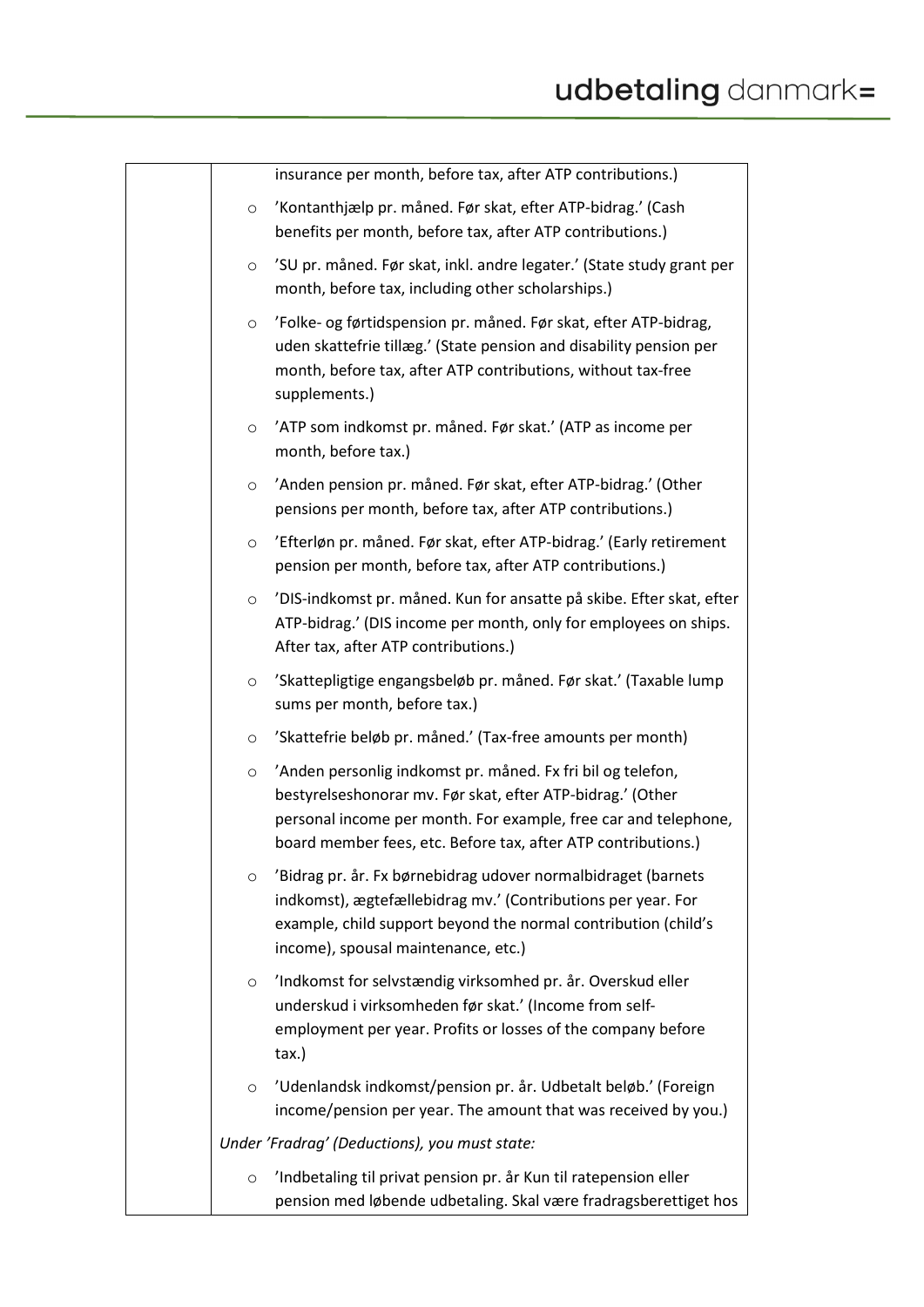|             | SKAT.' (Payments made to private pensions per year - only for<br>fixed-term annuity pensions or pensions with ongoing payments.<br>Must be deductible according to SKAT.)                                                                                                                                |  |
|-------------|----------------------------------------------------------------------------------------------------------------------------------------------------------------------------------------------------------------------------------------------------------------------------------------------------------|--|
| $\circ$     | 'Andre fradrag pr. år. Fx indskud på iværksætterkonto, underskud i<br>personlig indkomst fra tidligere år mv. før skat.' (Other deductions<br>per year. For example, amounts added to entrepreneur accounts<br>(iværksætterkonto), deficits in personal income from previous<br>years, etc. before tax.) |  |
| $\circ$     | 'Renteudgift til kapitalindkomst pr. år. Fx renter fra forbrugslån,<br>realkreditlån eller andre former for lån.' (Interest expense for<br>capital income per year. For example, interest on consumer loans,<br>mortgages or other kinds of loans.)                                                      |  |
| must state: | Under 'Kapital- og aktieindkomst' (Income from capital and stocks) you                                                                                                                                                                                                                                   |  |
| $\circ$     | 'Renteindtægt pr. år. Fx renteindtægter af penge i banken, fra<br>obligationer og pantebreve.' (Interest revenue per year. For<br>example, revenue from money in the bank, from bonds and<br>mortgage deeds.)                                                                                            |  |
| $\circ$     | 'Lejeindtægt pr. år. Efter skat.' (Income from rent per year. After<br>tax.)                                                                                                                                                                                                                             |  |
| $\circ$     | 'Anden kapitalindkomst pr. år. Fx gevinst eller tab på obligationer.'<br>(Other capital income per year. For example, gains or losses from<br>bonds.)                                                                                                                                                    |  |
| $\circ$     | 'Aktieindkomst pr. år. Efter skat.'(Income from stocks per year.<br>After tax.)                                                                                                                                                                                                                          |  |
|             | Under 'Formue og gæld' (Assets and debt) you must state:                                                                                                                                                                                                                                                 |  |
| $\circ$     | 'Indestående i pengeinstitutter' (Deposits in banks, etc.)                                                                                                                                                                                                                                               |  |
| $\circ$     | 'Kursværdi for obligationer' (Market value of bonds)                                                                                                                                                                                                                                                     |  |
| $\circ$     | 'Kursværdi for pantebreve' (Market value for mortgage deeds)                                                                                                                                                                                                                                             |  |
| $\circ$     | 'Kursværdi for aktier' (Market value for equities)                                                                                                                                                                                                                                                       |  |
| $\circ$     | 'Ejendomsværdi' (Property values)                                                                                                                                                                                                                                                                        |  |
| O           | 'Restgæld på lån' (Remaining balances on loans)                                                                                                                                                                                                                                                          |  |
| $\circ$     | 'Gæld på boligydelselån' (Debt on rent allowance loans)                                                                                                                                                                                                                                                  |  |
| $\circ$     | 'Gæld på ejendomsskattelån' (Debt on property tax loans)                                                                                                                                                                                                                                                 |  |
| $\circ$     | 'Kontanter. Fx en opsparing, der ikke står på en konto i en bank.'<br>Cash. For example, savings that are not in a bank account.)                                                                                                                                                                        |  |
| $\circ$     | 'Private tilgodehavender. Herunder tilgodehavender i udlandet.'                                                                                                                                                                                                                                          |  |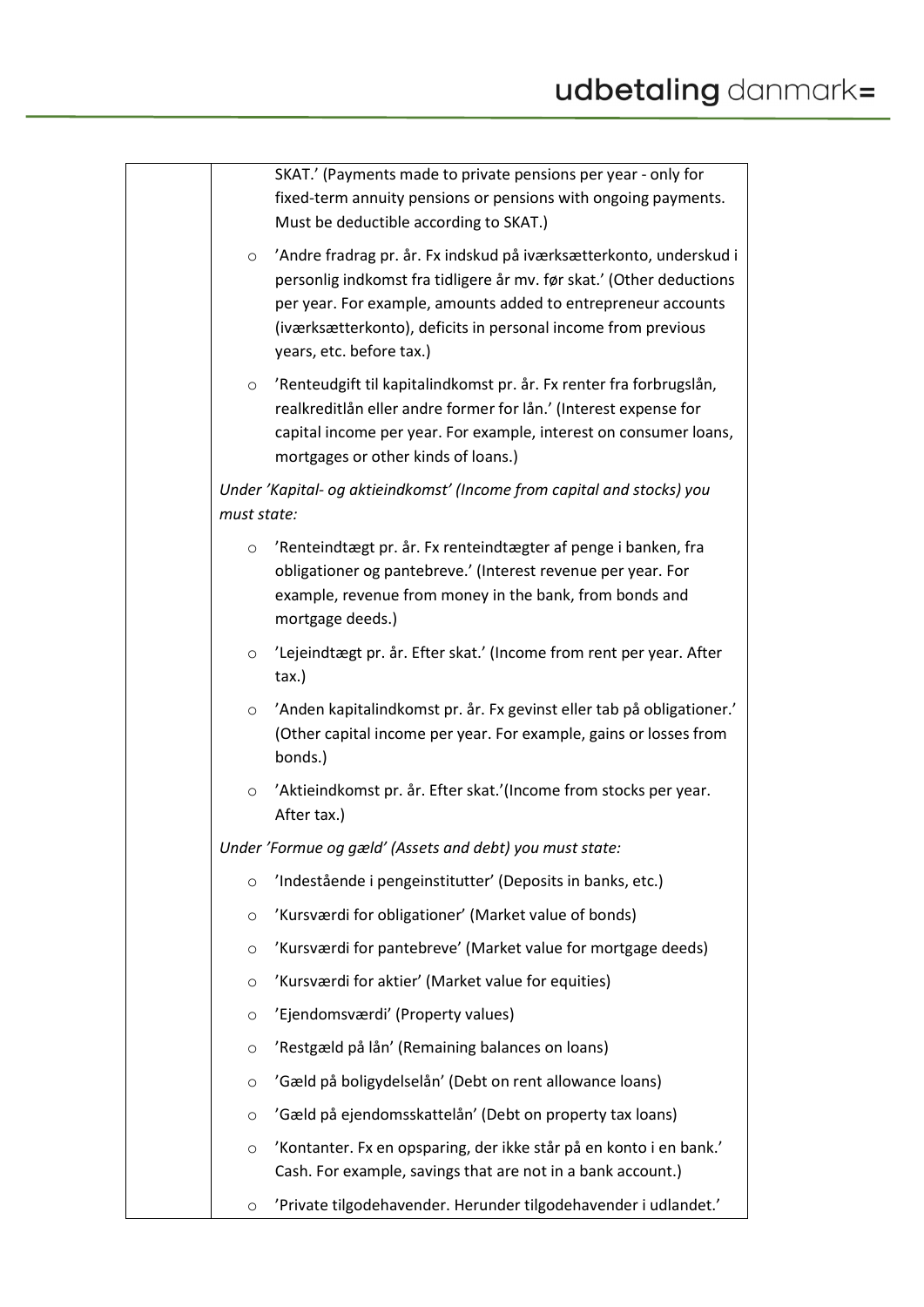| (Private receivables, including receivables from abroad.)                                                                                                                                               |
|---------------------------------------------------------------------------------------------------------------------------------------------------------------------------------------------------------|
| 'Fast ejendom i udlandet.' (Real estate abroad)<br>$\circ$                                                                                                                                              |
| 'Værdipapirer. Fx gældsbreve i forbindelse med lån til børn.'<br>$\circ$<br>(Securities. For example, debt instruments in connection with<br>loans given to children.)                                  |
| 'Værdien af biler.' (Market value of cars.)<br>O                                                                                                                                                        |
| 'Værdien af skibe og andre fartøjer' (Market value of ships and<br>$\circ$<br>other vessels.)                                                                                                           |
| 'Egenkapital i virksomheder' (Equity in companies)<br>$\circ$                                                                                                                                           |
| 'Erstatning. Husk at vedhæfte dokumentation.' (Compensation for<br>$\circ$<br>damages. Remember to attach documentation.)                                                                               |
| 'Værdi af en andelsbolig' (Market value of shared ownership<br>$\circ$<br>property)                                                                                                                     |
| 'Anden gæld. Fx privat gæld.' (Other debts. For example, private<br>$\circ$<br>debt.)                                                                                                                   |
| 'Gæld på ejendomsskattelån' (Debt on property tax loans)<br>$\circ$                                                                                                                                     |
| If you live with others, you must state what the projected income is for<br>those you live with.                                                                                                        |
| You do so by filling in the same fields under 'Hvad regner du med, at<br>indkomsten for Henrik Rasmussen bliver fremover?' (What do you expect<br>the income for Henrik Rasmussen to be in the future?) |
| Click [Næste] (Next).                                                                                                                                                                                   |
| Under 'Tilføjelser' you must state if you wish to add anything else. Choose<br>between [Ja] (Yes) or [Nej] (No).                                                                                        |
| If your answer is yes, then under 'Vælg, hvad din kommentar handler om'<br>you must select what your comment is about. Choose between:                                                                  |
| [Boligen] (The home)<br>$\circ$                                                                                                                                                                         |
| [Dokumentation] (Documentation)<br>O                                                                                                                                                                    |
| [Formue] (Assets)<br>$\circ$                                                                                                                                                                            |
| [Indkomst] (Income)<br>O                                                                                                                                                                                |
| [Kontaktoplysninger] (Contact information)<br>O                                                                                                                                                         |
| [Personer i boligen] (People in the home)<br>O                                                                                                                                                          |